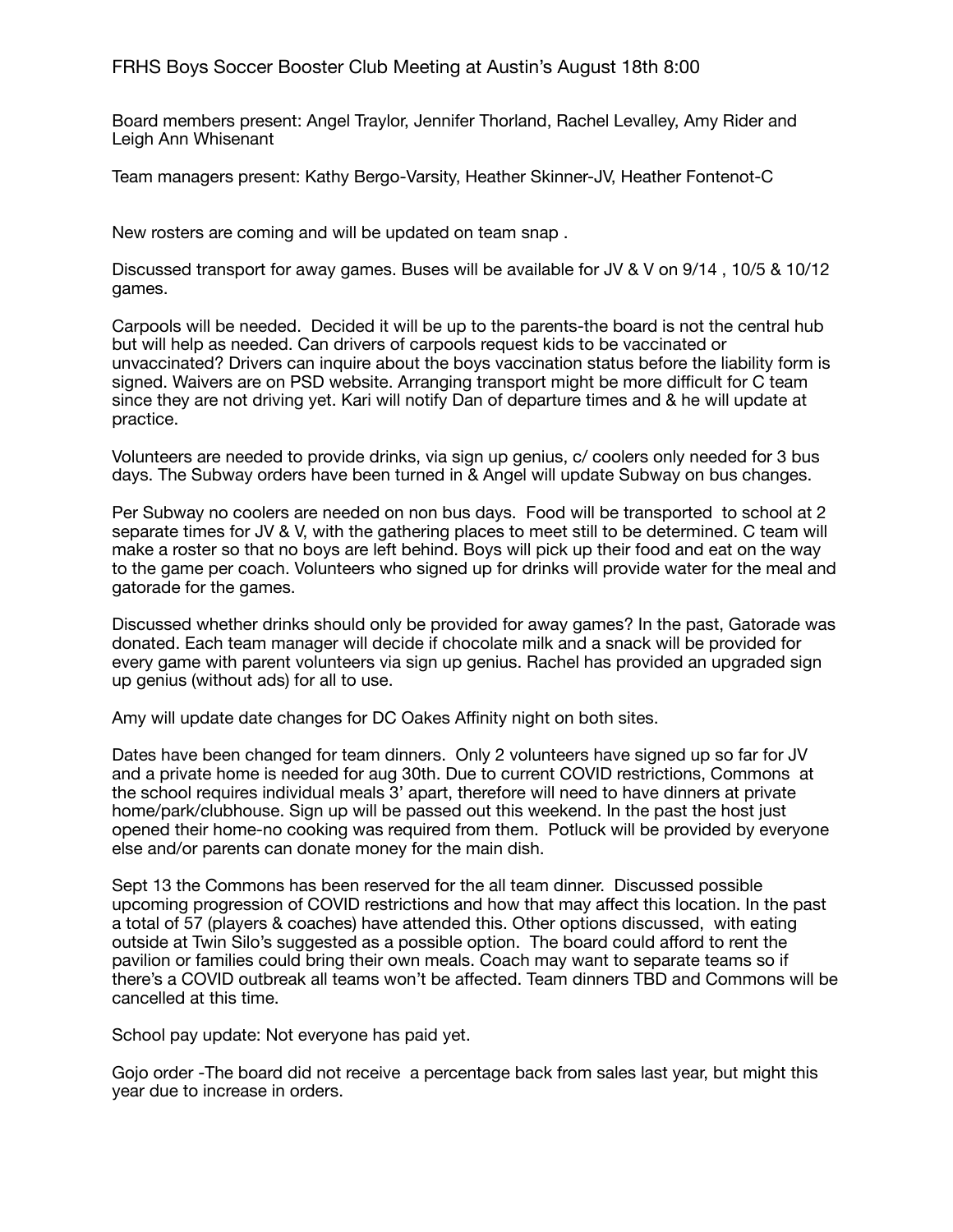Socks need to be passed out this weekend.

Kari is going to alter uniforms.

Do team managers want to join the board meetings? Decided to plan for a combined meeting in October.

Each team is looking for a team photographer. There will be a slide show at the end of the season.

Ball boys will be assigned.

Dan will teach Garrett to be the videographer and C team will not be filmed. With the new camera it will just need to be set up, no camera movement is required to follow the game.

Mr Henry has agreed to be the announcer, as long as everyone in the booth wears a mask.

Norm Kealy is paid \$250.00 by the board to provide action shots.

Individual team photos will be taken on the 24th and pics will be provided for social media.

Gift cards will be collected for the coaches at the end of the year. Will each team collect for their coach or should all money be collected all together and then divided into 3 gifts?

Fundraising-Our goal is to raise \$1250 this year and this will keep us on budget with \$2000 carryover. DC Oakes will be the only fundraiser at this time. Gulley's fundraiser was great this year!

Other fundraiser options? Summer carwash as a possibility-the last one grossed \$800-900. Wreath fundraiser -order online, then orders go directly to the buyers. Discussed possibly having another affinity night.

Board/Team managers will not be requesting any additional money from the parents. At this time only volunteers are needed. Parents have many questions regarding the following fees: \$175 (athletic fees ), \$139 and team fees vs meal fee? Some parents are asking what the \$175 covers if there is no transport, refs. The board has been told it's for upkeep of the fields.

Sponsorship banner update with the following four secured: Dan's mom and dad's banner, NOCO Nosh, Crane & Seager & Old Town Hair with NOCO Nosh offering free delivery when QR code is scanned.

Rachel & Brad will hang up and take down the 13 Sr. banners at all home games.

 Yard sign ups -have 6 need 10. Don't have to put numbers on them because the numbers may change from year to year.

Updates on upcoming Events: Dates for Breast cancer awareness nights

Dan wants to change Senior night to Oct 20th and if that happens, then Breast cancer awareness night date will need to be changed, with an October date still needed for this event.

Seniors receive gifts at banquet, not during Senior night. Still up for discussion is whether the seniors will want a jersey as a gift vs taking a vote for another gift option. Alternative options: Yeti water bottle with etching, poster, jersey.